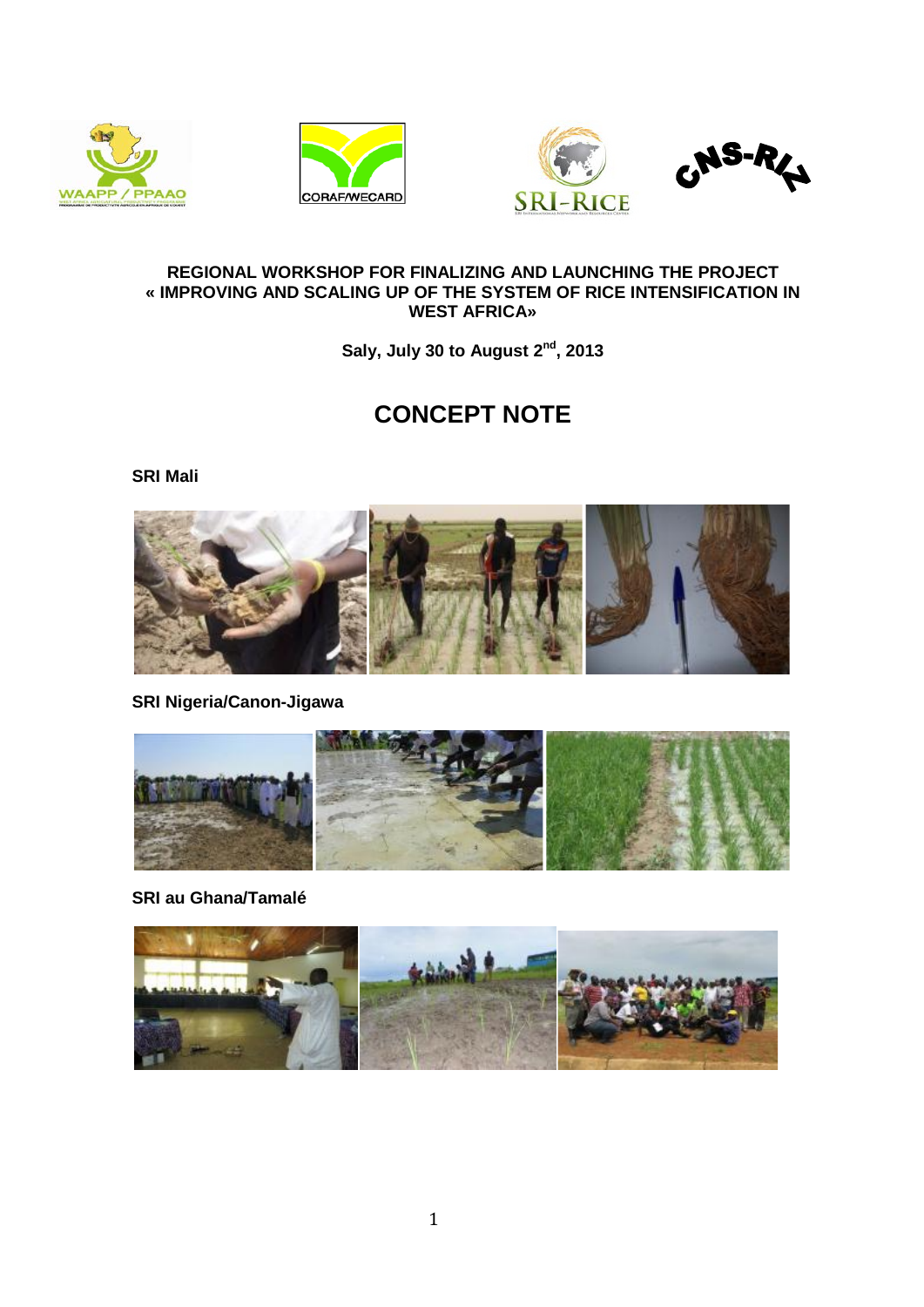## **I. Introduction**

The West Africa Agriculture Productivity Program (PPAAO/WAAPP), funded by the World Bank (IDA), aims at making agriculture more productive and sustainable while promoting more integration in the ECOWAS region. Specifically, it provides a sub-regional framework on the basis of which ECOWAS countries are working together to implement the national and regional agricultural strategies for the generation and dissemination of technologies. The main objective of PPAAO/WAAPP is to contribute, on a sustainable basis, to increasing productivity of priority crops in participating countries.

CORAF/WECARD was mandated by ECOWAS to manage the implementation of PPAAO/WAAPP at the regional level. Among the implementation tools, is the Regional Competitive Fund (RCF) which allows selecting and funding research and development projects on a competitive or commissioned basis. The RCF allows the alignment of projects with the countries priority needs and contributes to improving the quality of projects while ensuring the promotion of excellence.

The creation of CORAF/WECARD's Regional Competitive Fund is primarily driven by three factors: openness and diversification of scientific partnerships; orientation towards demand driven research and regional priorities; and improvement of the quality (relevance and scientific quality) of research activities. Thus, the RCF facilitates regional cooperation, deals with regional priorities and expands partnerships.

The System of Rice Intensification (SRI) is an innovation technique that changes the traditional practices of rice production by allowing rice plants to better express their production potential. In practical terms, SRI aims at producing rice with less seeds, less water, less fertilizer on a soil rich in organic matters and well drained.

Since 2001, most of the countries involved with PPAAO/WAAPP were conducting smallscale SRI trials with an average yields ranging from 7.5 t/ha to 11 t/ha compare to 2 to 5 t/ha for the traditional practices. It is therefore safe to say that, in West Africa, there is a need to scale up these successful experiences.

Thus, the National Center of Specialization on Rice (CNS-RIZ-), with the support of CORAF/WECARD, teamed up with some partners, especially the SRI International Center of Cornell University, to take up the subject. It is worthwhile to note that, in the framework of PPAAO/WAAPP, Mali has set up the CNS-RIZ which is a major initiative toward strengthening the regional as well as international cooperation for the development of the rice sector in West Africa.

An important step was the regional meeting held in Ouagadougou, July 26 and 27, 2012. Representatives of various categories of actors from the thirteen PPAAO/WAAPP countries took part of that meeting. They mandated the CNS-RIZ to coordinate the process of drafting a Regional Commissioned Project, on the improvement and the scaling up of SRI, to be submitted to CORAF/WECARD for funding. The project entitled « Improving and Scaling-up the System of Rice Intensification in West Africa» was approved by CORAF/WECARD Governing Board during its June 2013 meeting.

CORAF/WECARD and the project coordination team are organizing a regional workshop for finalizing and launching the project.

#### **II. Objective**

The objective of the workshop is to bring together key partners of the project for their finalization and official launching. It will allow a participatory planning for a better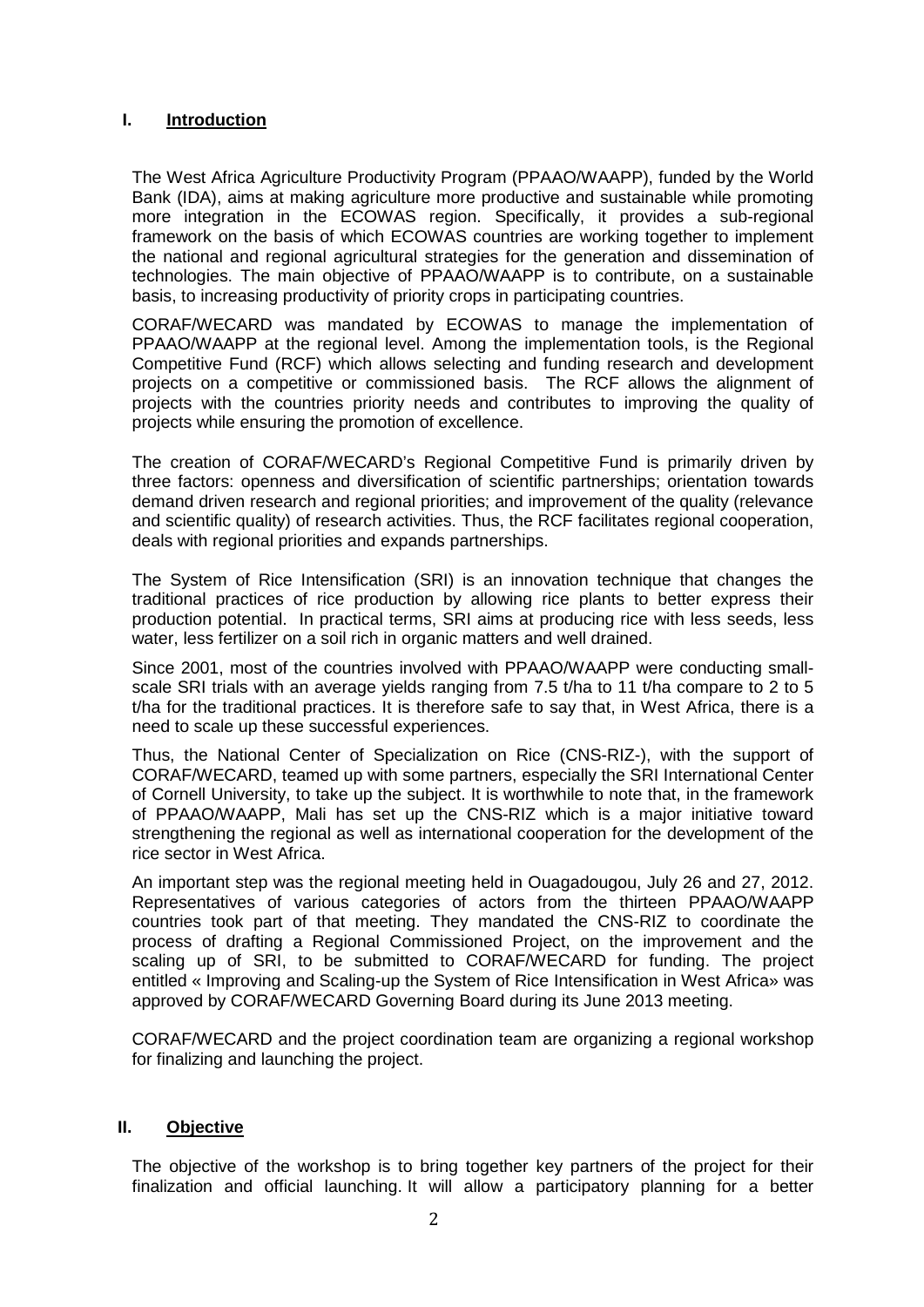understanding of objectives, expected results, the methodology and implementation plan of activities.

Specifically, the workshop will allow participants to:

- 1. Understand CORAF /WECARD's Strategic and Operational Plans;
- 2. Become familiar with administrative and financial procedures, process of implementation of Innovation Platforms, environmental and social policies, Gender strategy and M&E System put in place in CORAF/WECARD;
- 3. Review and harmonize methodological approaches for a perfect implementation of the project;
- 4. Develop an annual work plan and budget (AWPB), in accordance with project deliverables;
- 5. Review roles and responsibilities of all partners involved in the implementation of the project related to governance, management, communication, knowledge sharing and learning etc.;
- 6. Review and finalize the contract between CORAF /WECARD and the coordinating institution of the project.

## **III. Expected Results**

The following results will be generated at the end of the workshop:

- 1. Participants have a good understanding of Strategic and Operational Plans of CORAF/WECARD, its administrative and financial procedures, the process of setting up innovation platforms, environmental and social as well as gender policies and the M&E system;
- 2. Activities and methodological approaches of the project are harmonized;
- 3. Annual Work Plans and Budget are drafted and adopted in a participatory manner;
- 4. Roles and responsibilities of all partners involved in the implementation of the project for the governance, management, communication, knowledge sharing and learning are defined;
- 5. Agreement between CORAF/WECARD and the coordinating institution is refined.

#### **IV. Methodology and Approach**

The Director of Programmes of CORAF/WECARD will facilitate the workshop with the support of the Manager of SC Programme and CORAF/WECARD staff.

General ideas and harmonization of working methods will be discussed in plenary sessions and deepened in different working groups.

The general mode of operation will be based on:

- Joint and descriptive plenary sessions, which will focus on PowerPoint presentations to provide information on the background, concepts and methodologies;
- Separate work groups to develop ideas, knowledge and useful results;
- A facilitating exchange in plenary to encourage ownership through discussions to develop a consensus